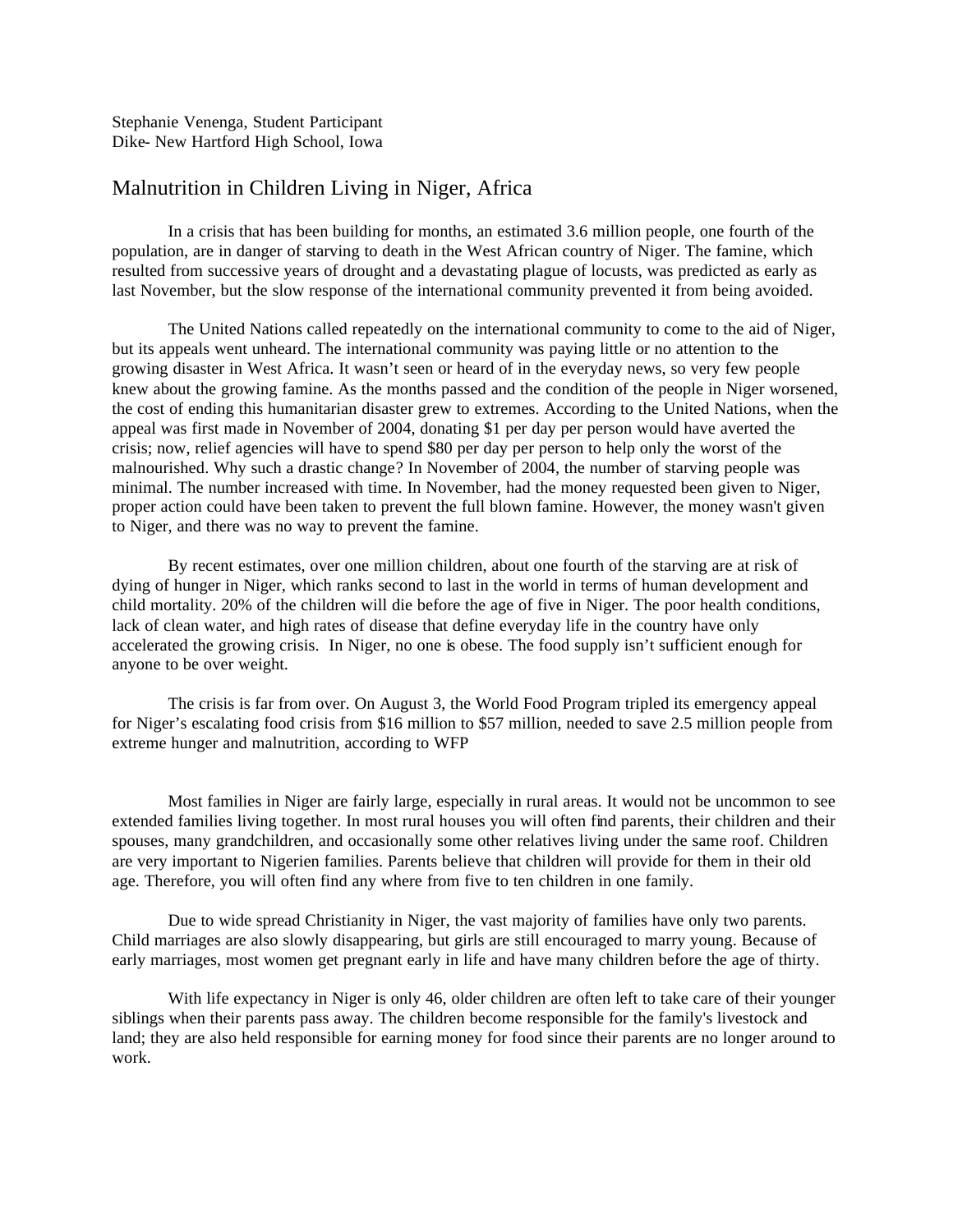The average cash income of a family in Niger is little to none. The average annual income is only \$200 per year. That means the average family lives on \$.55 per day. In many cases the father of the family is only home on the weekends. He will make the trek to an urbanized area and spend the week working there.

Unless one is a male, they probably have never, or will never, attend primary school. While the boys are getting an education, the girls are at home working. The girls are often in charge of the livestock, if the family has any. They also cook most of the meals (when they have food), and they keep the house clean. Most likely, HIV/ AIDS, malaria, or some other chronic disease has infected someone in the family. The young girls of the family would care for those infected as well.

As I stated earlier, one million children are at risk of dying from under-nutrition. This is because the diets of children in Niger are very insufficient, and they do not contain the recommended requirements of vitamins, minerals, and/ or calories that every child needs everyday. The vast majority of children in Niger don't even consume half of the nutritional requirements needed to sustain a healthy, long life.

Good nutrition during infancy and childhood is crucial. The nutrition one receives as a child will affect them for the rest of their life. When a child is between the ages of one and twelve, the required intake of kilocalories per day ranges from 1300 – 2200. Kilocalories are what the body eats to ensure proper growth. Kilocalories are also the energy provider for basal metabolism, or the amount of energy required for the body to maintain life-sustaining activities. Your protein needs are between 16 grams and 46 grams per day. The body uses the protein to meet the demands of the growing muscles. As you grow out of the stage of toddler hood and into early adolescence, your need for minerals increases as well. Due to the fact of increased bone growth, calcium requirements jump from 800 grams a day to 1200 grams daily.

Millet is often times the staple food in most Nigerien children's diets. In some cases, children don't even have that to eat. When trading livestock for millet, the price used to be one goat for every bag of millet; now, you would have to trade four goats for the same bag of millet. Because of the drought and locust infestation, millet is now in short supply. Lack of water and those pesky little insects have ruined the millet crop. Goats, however, are not in short supply. That is the cause for inflation. Goats will eat anything in sight, and you will often see them digging through garbage piles eating whatever they come across. Millet is no more than birdseed. People pound it into grain for porridge and flour for pasta. Although millet is very good for you, one cannot survive on millet alone.

For the 32,000 severely under-nourished children, 160,000 moderately under-nourished children, and the 800,000 under-nourished children younger than five, who all live in Niger, these nutritional requirements are nearly impossible to meet. That is because the drought and locusts have eaten and destroyed all of their crops. Because Niger is land locked, international trade is not very common; trade within Niger isn't common either. Access to roads, rail roads, and airports is very limited in the country because of its poor infrastructure. All of the children in Niger are living on millet and goat milk. If they kill the goat for meat, they wouldn't have any milk. Their diets lack the adequate amounts of fruit, vegetables, meat, and protein, and too often they don't get enough calcium from the little goat milk they do have.

Malnutrition plays a major role in a family's home life. If the people are hungry, they will get sick; and if they are sick, they can't work. This makes it hard for a family to make a steady income. If the parents are supposed to be out in the fields working, and one of their children get sick, they will not be able to work because they have to stay behind to care for the sick child. If they aren't working, that means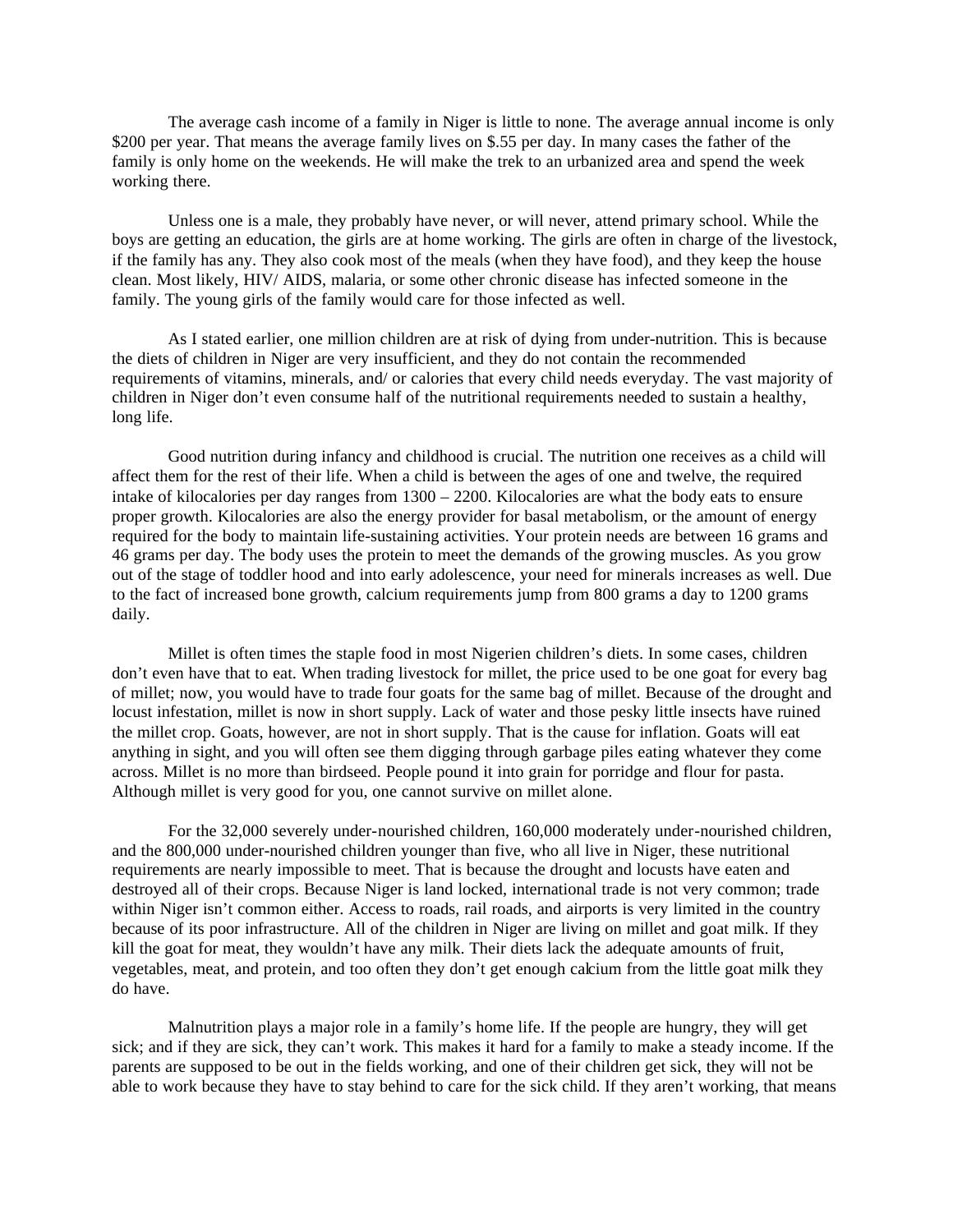they aren't getting paid or preparing crops. And if they aren't getting paid, then they won't have money for food, water, etc.

Stefanie Savariaud, an information officer with the United Nations World Food Program, spoke about her experience in Niger. Here is what she had to say:

"The situation is still critical, especially for children under five. They are the ones you've seen in all of the pictures—and they are the ones that are suffering the most, because they are the most vulnerable. There are some centers being set up where you see really malnourished children. Sometimes you go into one and meet a mother and her child is there; and the day after that the child is dead. A lot of malnutrition is linked to lack of food, but it's very important to stress that this is not only about hunger. Access to health care and medication is also an issue. Today I went to a center in Tillaberi—a government center. They were saying that a lot of children there die of malaria, around thirty cases a day. So it's a range of problems that are the issue; not from today, or yesterday, but problems that have always been there."

#### **What are some of the problems that seem to plague Niger?**

The first problem is that you've got 82 percent of the population depending on food coming from their own fields. And in Niger, only 15 percent of the land is suitable for agriculture. Also, people depend on rain to water their crops. There is no other way to water their crops, given that there is no electricity or tap water for irrigation. The poor quality of water is another serious issue—it infects the children with diseases. Niger has no way to store what fresh water they have from the rainy season, so when the rain does come the water becomes very unsanitary.

What is most important to stress is that the Sahel and Sahara are regions where people are coping with very little. So when there is a shock like the drought or the locust invasion the thin line of survival gets thinner. That's why people have nothing left; they live on very little to begin with.

# **The United Nations made repeated calls for international aid to address the crisis early on, but they were ignored. For the people who saw the famine building, how does it feel to see the international community wait for a crisis before responding?**

People who have been working in Niger for a long time say that it's extremely difficult to raise attention between crises. And in Niger crises are recurrent; it's only more severe this time. But there are always crises and the World Food Program is constantly under funded. It is very frustrating. Experts knew that the crisis was coming, and they recorded the appeals and the dates they were made.

## **What can young people in the U.S. do to prevent crises, like the famine in Niger, from occurring in the future?**

So the first thing is to follow what is going on in the region—to get beyond the images and understand the problems in an overall context. It's important to understand the reasons for the famine, including how people live and cope with tough conditions every day.

It's very important to deal with the emergency now, but after it has passed we should pay attention to different sectors that cause some of the problems—like lack of irrigation and infrastructure. I think we have to try to get the bigger picture.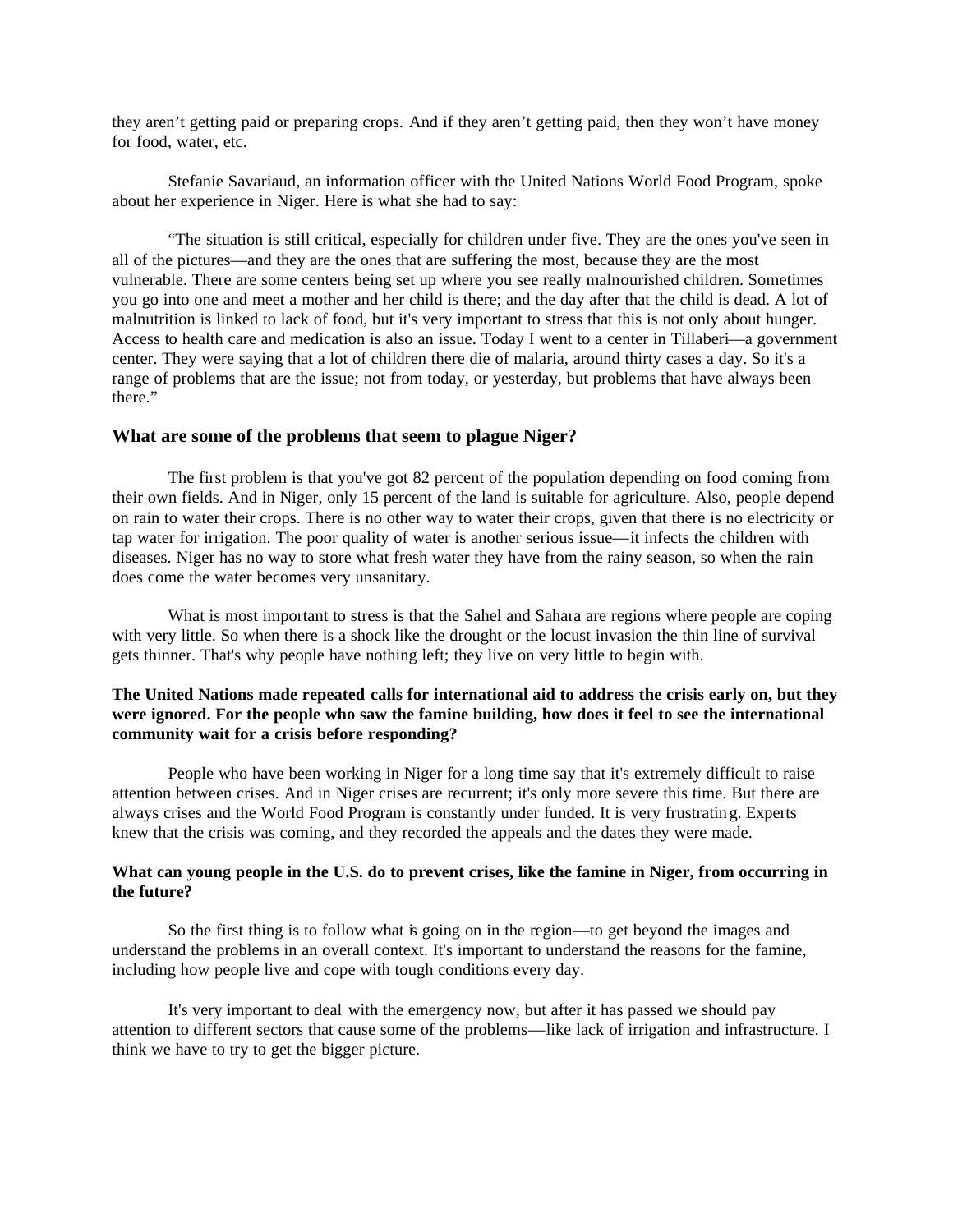What is extraordinary is that Niger is the second poorest country in the world, but until a few weeks ago, there wasn't any interest from NGOs (nongovernmental organizations). But all that has changed; now a lot of NGOs are coming in, such as World Vision, C.A.R.E., Catholic Relief Service, Mercy Corps, and a few others. Many international organizations are currently working to improve the devastating situation in Niger. Two of the most well known organizations working in Niger are Doctors Without Borders and UNICEF. However, these aren't the only two over there. Many smaller organizations have been over there as well. The first of the helpers arrived in Niger in November of 2004, but there weren't very many. The foreign aid started to increase in early April of 2005 and by July there were many organizations offering assistance. Even with all of the help, you can't save everyone, and there isn't enough money to do so. In March of 2005 an appeal was made by the United Nations asking for \$16 million to be spent on foreign aid for Niger; that appeal resulted in about \$1 million in contributions.

Doctors Without Borders admits nearly 250 severely under-nourished children to their makeshift hospitals in Niger on a weekly basis. Since January of 2005, they have admitted over 21,000 children. Between August 8 and 14 DWB admitted 1,053 children for emergency nutritional treatment. These children received milk with added vitamins and minerals, medicine through iv drips, and the ones who were old enough to chew received plumpy nut bars. Plumpy nut is about the best thing a child could eat if they are suffering from severe under-nutrition. It is packed with essential vitamins and minerals; if a child is able to get one, they are almost guaranteed they won't die. On August 22, DWB announced that food and aid was not getting to the ones who need it most. That is because they live too far away and cannot come to the aid, and the aid cannot get to them.

UNICEF, the Untied Nations Children Fund, is in Niger doing the same thing as Doctors Without Borders additionally. They are also bringing education to those who need it. They feel educating people will help them learn how to live better lives.

I think it is great that there are so many organizations and people working to aid the people of Niger, but I think they should be working together. It seems like they are all doing their own separate things. If everyone worked together as one, I think they could get more ground covered. They could work together by putting all of their donations into the same fund. It doesn't have to be an existing one; they could start a new fund. That way all of the money people give will go to helping the people of Niger. If all of the organizations get together and come up with a plan I think more lives could be saved. If they all take the same aid and supplies around the country everyone will be treated equally instead of some places ending up with a lot of food while other areas are getting nothing. If they all work together they could get to the more remote areas of Niger that aren't currently being helped.

Improving malnutrition could help Niger tremendously. If people aren't hungry they will be able to work, and if they can work that means they will be able to earn money to sustain a family. However, it will be somewhat difficult to eradicate hunger in Niger until Niger gets better infrastructure. The main cause of the famine was lack of water and again lack of infrastructure. If farmers in Niger were able to use irrigation systems they could water their crops. If they could water their crops, they would have their food supply for the family and the animals, and if there is enough left over they could sell their harvest as a cash crop. Everyone could benefit from better infrastructure.

In conclusion, I think the crisis in Niger will improve. However, it will only get better if the international community steps up to help them. For the time being, the United States is focusing mainly on our own natural disaster, hurricane Katrina. The war in Iraq has also distracted many people from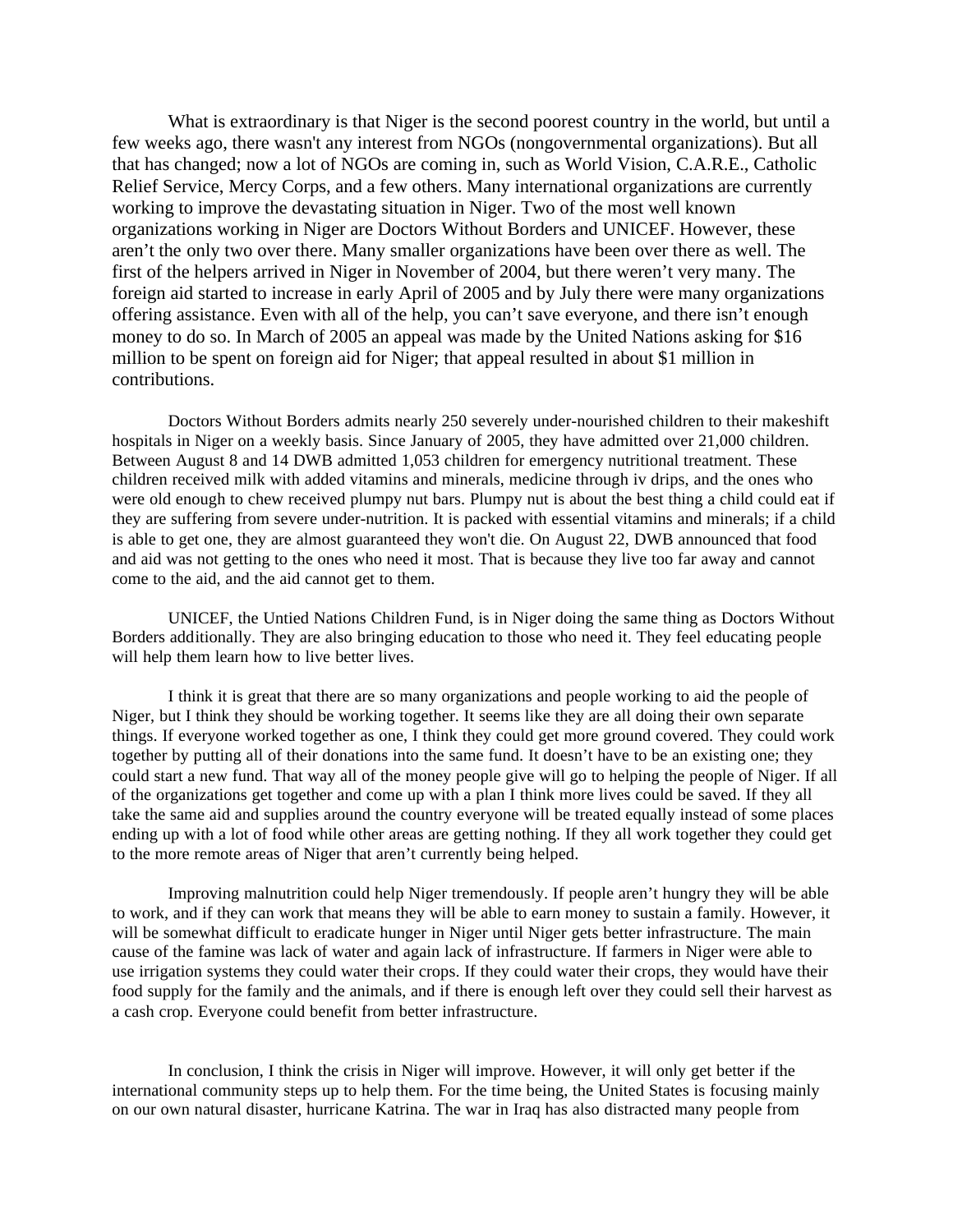paying attention to the famine in Western Africa. We should focus our attention on our own country, but we shouldn't lose sight of what is happening in other parts of the world. The rain in Niger won't come until the end of October. It will be a few months yet before Niger will be able to harvest or plant anything. And even when it is time to plant, there is no telling what weather is up ahead for the next year. If the rain doesn't come or is late, another season of crops will be gone and more people will suffer from hunger.

The news coverage of the famine has helped increase the amount of foreign aid and money that has been sent to Niger. Although the famine in Niger was predicted as early as November 2004, it didn't receive news coverage until the very end of July. The first day it was on a national news channel was July 30, 2005. CNN had a five minute news clip on the famine in Niger. I can remember it quite well. The first time the clip was aired I was sitting in my terminal at LaGuardia Airport in New York City. I had been watching the news with Abby Falik when it came on. We were stunned at what we saw. July 30 marked the last day of the Global Citizen Corps training summit I attended. At the summit we had talked how world poverty doesn't get enough news coverage and how one rarely sees anything about it on television. Then, for the first time in a long time, we saw the pictures and heard the reports of starving people across the world. In the following weeks different news channels had it as their "top" story, but it soon faded and people lost interest in the problem. It hasn't been on the air or in newspapers or magazines since mid August.

I'm not a scientist or a genius; I have no idea how we can possibly save everyone from hunger in Niger. They aren't the only country suffering from lack of food and water. If we put all of our aid workers in Niger we could probably save most of the suffering people in that particular country, but that means the other impoverished nations won't have any help and their conditions will worsen.

However, there is hope for Niger, the amount of foreign aid is on a steady increase and more people are being saved everyday. Eventually, this disaster will be ended. If we all pitch in a little, we can help end this disaster that has occurred in already poverty-stricken Niger.

### **Works Cited**

Agence France Presse, "Children Dying Before our Eyes," August 5, 2005, available at new.yahoo.com

Agence France Presse, "Health Experts Say Thousands in Niger Will Never Recover From Malnutrition," August 4, 2005, available at news.yahoo.com

American Medical Network, "'Critical' Malnutrition Among Niger Children," April 22, 2005, www.dental.com

Anderson, Hilary, "Niger's 'Silent Hunger'," August 8, 2005, available at newsvote.bbc.co.uk/mpapps

BBC News, "Niger Famine Denial: Your Reaction," August 12, 2005, available at newsvote.bbc.co.uk

Dixon, Robyn, "In Niger, Hunger Hits Crisis Level," August 5, 2005, available at latimes.com

Doctors Without Borders, "Niger: Alarming Increase in Malnutrition," April 22, 2005, available at www.doctorswithoutborders.org/news

Grodner, Michelle, Foundations and Clinical Applications of Nutrition: A Nursing Approach, St. Louis, Missouri, 1996, Mosby- Year Book, pages 21-22, 142-145, and 306-312